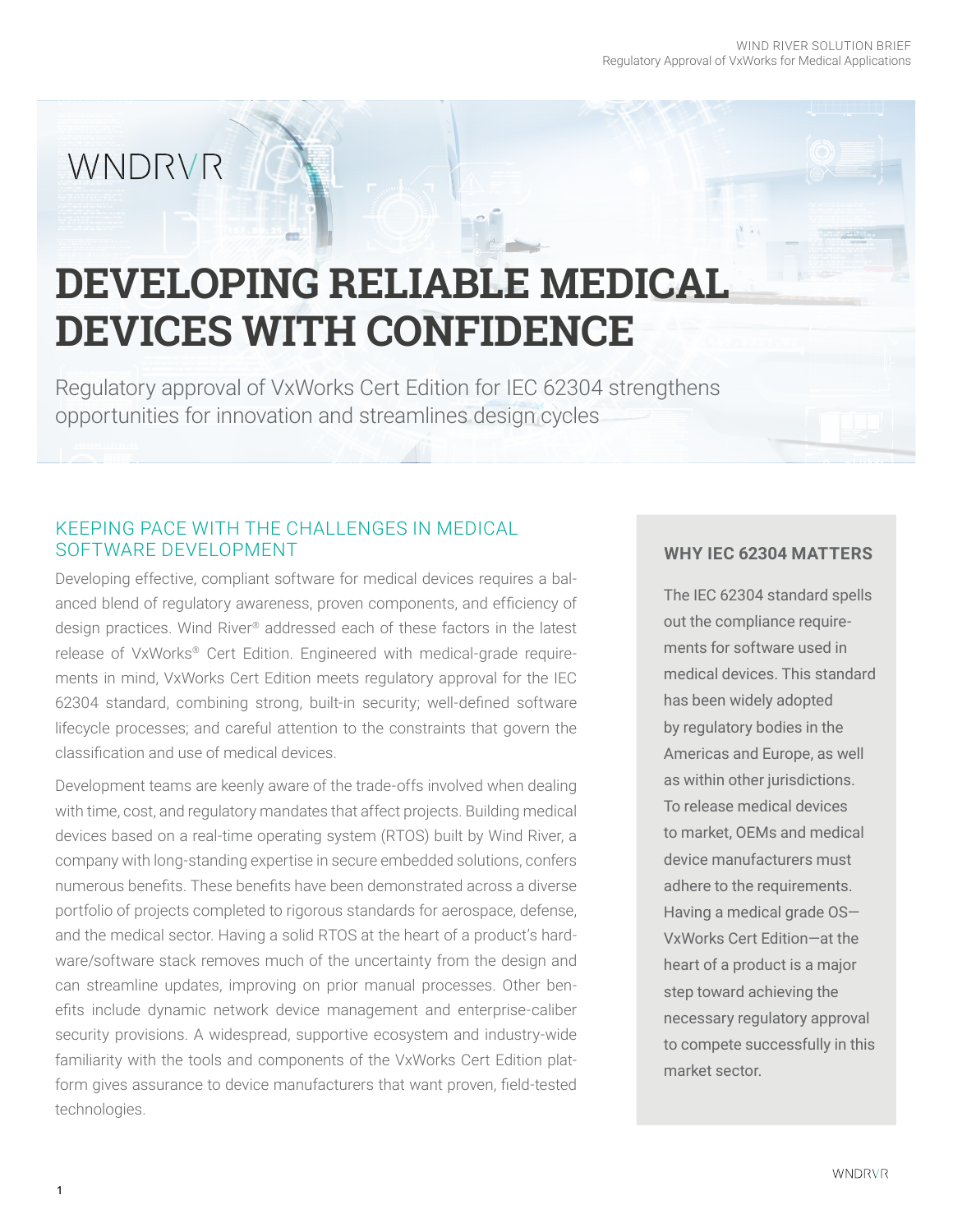# GAINING APPROVAL UNDER THE IEC 62304 STANDARD

The IEC 62304 standard provides a set of best practices for companies making medical devices, to ensure the safety and security of the software used in these devices. To release medical equipment to market, OEMs and medical device developers must meet requirements based on one of three risk levels: Class A (no risk), Class B (low to moderate potential harm), and Class C (risk of serious injury or death). VxWorks Cert Edition is a medicalgrade OS that is approved for use in devices up to and including Class C. Using VxWorks Cert Edition as a component in a medical device reduces, or in some cases even eliminates, the need for manufacturers to validate the OS using software of unknown provenance (SOUP) to ensure IEC 62304 compliance. If the software components being used in a device cannot be traced back to their origins, this injects an element of risk into the device design that must be resolved by the manufacturer. Integrating VxWorks Cert Edition into a medical device represents a significant step toward achieving the necessary regulatory approval to compete successfully in this market sector. In such cases, additional testing for the OS is not required as part of the approval process.

# ENHANCING THE DEVELOPMENT PROCESSES

Efficiency and improved productivity in the software engineering pipeline are achieved more easily with an approach that includes preplanning to assess the requirements for regulatory approval. Figure 1 shows the activities that are included in the IEC 62304 requirements at each class level.



Figure 1. Processes involved in the software development of medical devices as per IEC 62304:2006+AMD1:2015

The safety classifications (Class A, B, and C) that apply to medical device software have been amended in the latest release of IEC 62304 to place stricter requirements on the software components of a solution. The earlier version of the standard, based solely on the degree of harm, allowed hardware-based risk mitigation—external to the software—to downgrade the classification (for example, from A to B or from B to C). Now the decision tree for assessing harm still evaluates external hardware mitigation, but it also determines whether a software failure poses a unique risk by itself.